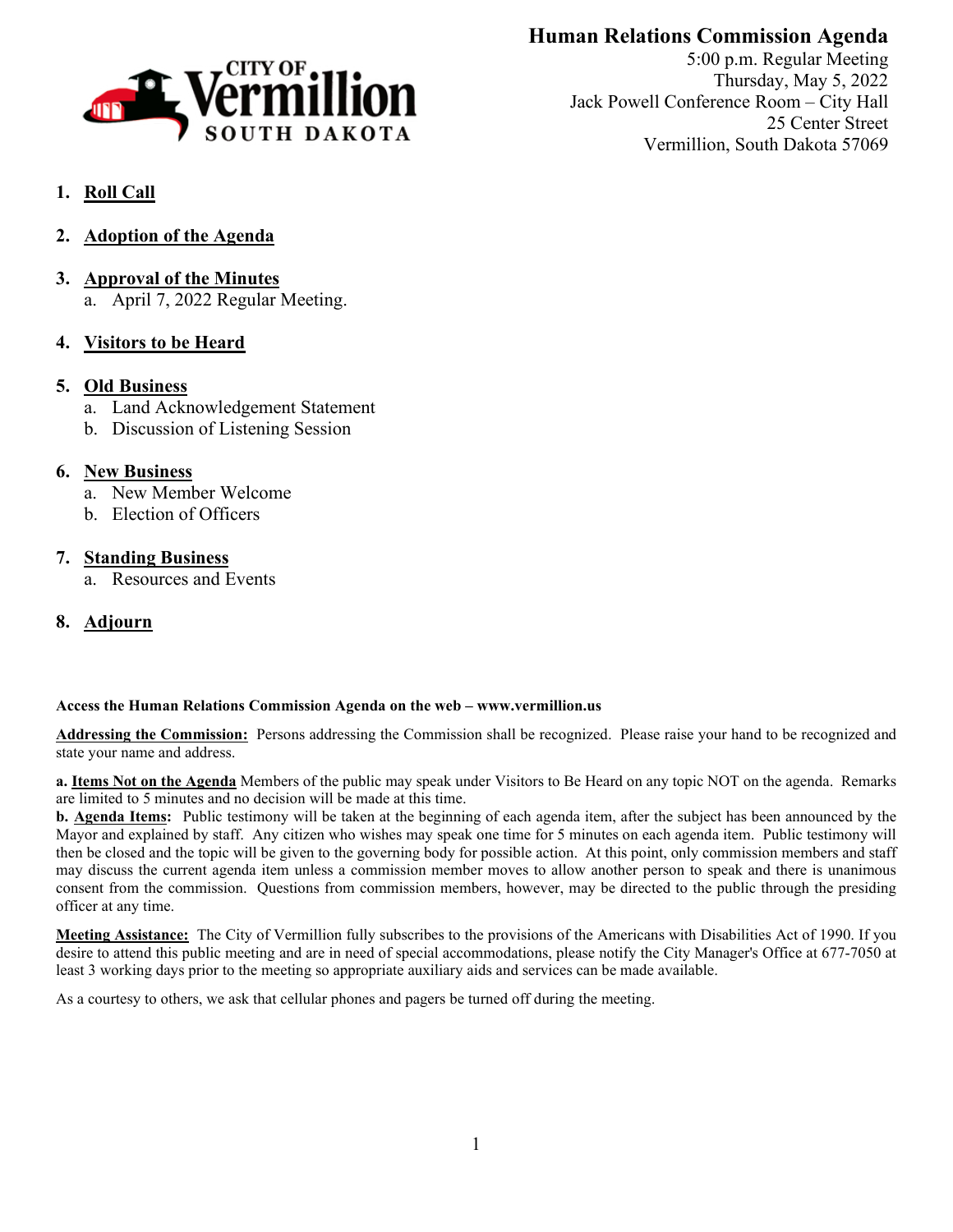Unapproved Minutes Human Relations Commission Thursday, April 7, 2022 Regular Meeting

The regular meeting of the Human Relations Commission was called to order on Thursday, April 7, 2022 at 5:06 p.m.

#### Roll Call

Present: Shannon Cole (5:22 pm), Wendy Hess, Jerry Yutrzenka, Brenda Fergen, Jordan Bonstrom, Alexis Oskolkoff (via Zoom)

Absent: Student Representative (Vacant)

Staff Present: John Prescott, City Manager; Stone Conley, Assistant to the City Manager

#### 1. Adoption of the Agenda

Bonstrom motioned to approve the agenda, seconded by Fergen. Motion carried unanimously.

#### 2. Approval of the Minutes

2a. Yutrzenka moved to approve the March 3, 2022 regular meeting minutes, seconded by Fergen. Motion carried unanimously.

#### 3. Visitors to be Heard

3a. None

### 4. Old Business

4a. Cole has spoken with Damon Leader Charge regarding the Land Acknowledgement statement, and he reached out to USD's native representatives. Next meeting discussions will continue, and more comments will be coming in the near future. Cole would also like to compare it to USD's statement but make the City's its own individual one. Progress will continue at the next meeting.

4b. Hess and Bonstrom drafted a template for the listening session. Hess would like to figure out a date to establish the listening session. Fergen agrees and believes one should be set in stone. The HRC would like to also figure out who would be in attendance for the event. Would possibly like to have Native and African American members of the community to attend. Oskolkoff stated she will assist with the event. Hess wants to figure out the questions/facilitation format. She would like it to be specific regarding the groups in attendance. Hess wonders if it should be one or multiple groups focused on at the event. Cole thinks starting with indigenous groups first then moving onto others, the group agrees. Mark Daniels may be asked to facilitate the event. Yutrzenka and Oskolkoff both agree Daniels would be good at facilitating. Cole stated that early